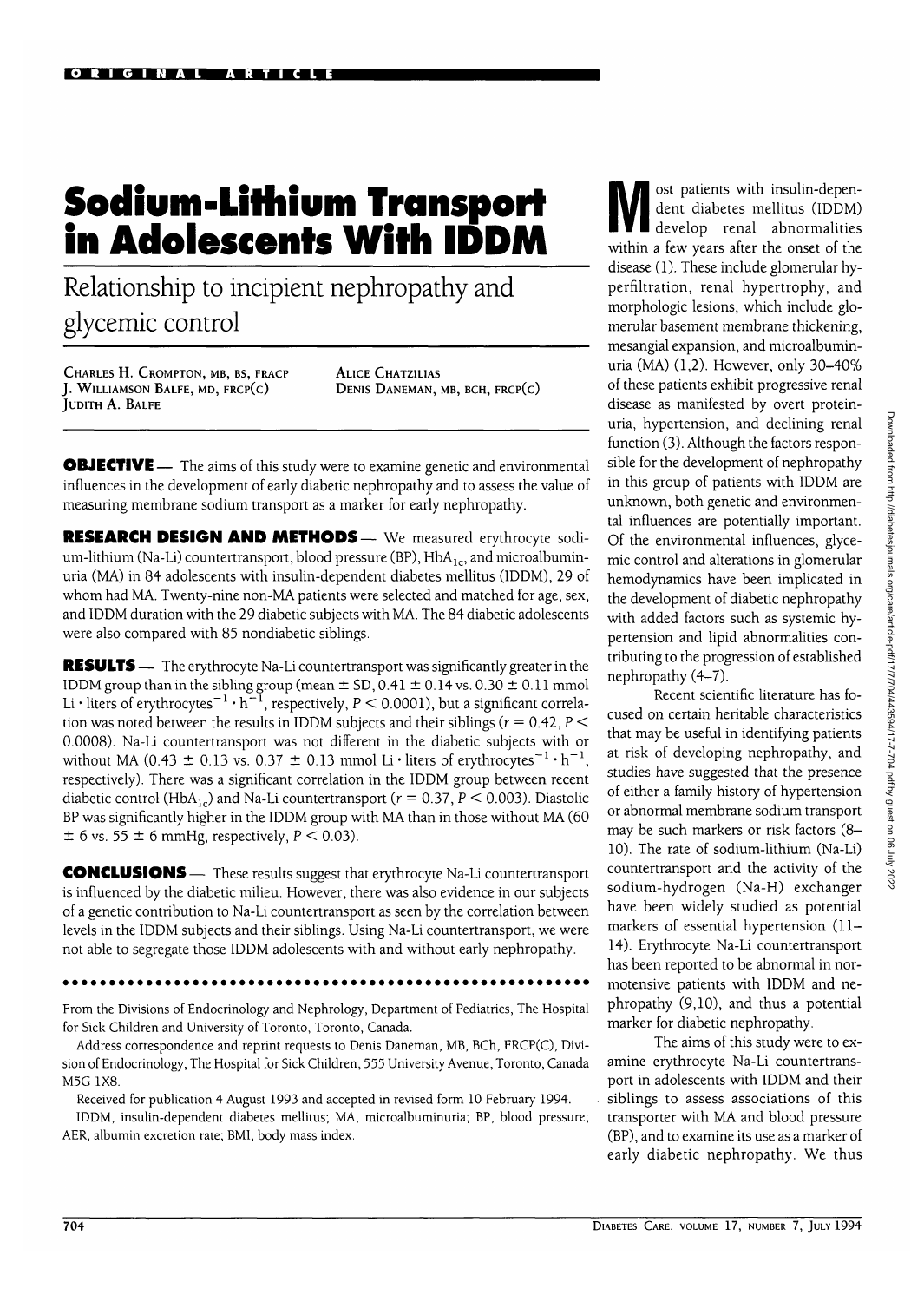compared membrane sodium transport,  $HbA<sub>1c</sub>$ , and BP in adolescents with IDDM and their siblings. In addition, we compared IDDM adolescents with and without evidence of incipient diabetic nephropathy as assessed by the presence of MA.

# **RESEARCH DESIGN AND**

**METHODS**— All subjects were recruited from the diabetes clinic at The Hospital for Sick Children in Toronto. Informed consent was obtained from all study participants and their parents, and the study was approved by the human ethics review committee.

We screened 265 patients 12-18 years of age with IDDM of  $>$ 2 years duration for the presence of MA by a timed 1-h urine collection (15). This represents >90% of the children with IDDM who attended the diabetes clinic from January to June 1991 and who fulfilled the age and diabetes duration criteria for study entry. Sixty-two (23%) of the 265 patients had MA on the initial 1-h screen. Seven were unwilling or unable to participate in the study. MA was confirmed by two 24-h urine collections in 29 of the remaining 55 subjects. These 29 patients with MA (accounting for 11.1% of the original 265 subjects) were matched for age (within 2 years), sex, and duration of diabetes (within 2 years) with an equal number of subjects with IDDM but without MA (negative 1-h screen and 24-h urine collections). The remaining 26 IDDM subjects who had MA on the initial 1-h screen, but were found to have normal urinary albumin excretion on the subsequent 24-h collections, were included in the IDDM group for a total of 84 diabetic subjects. The latter 26 subjects were added to increase the numbers of subjects for correlations and sibling comparisons. Subjects in this group of 26 did not differ from the 29 subjects without MA in any of the characteristics recorded. Eighty-five nondiabetic siblings (one IDDM adolescent had twin siblings and was compared to both) were also recruited. None of the study subjects were taking antihypertensive medications.

### **Microalbuminuria**

Urine collections were stored at  $-20^{\circ}$ C and analyzed within 3 months of collection. A double antibody radioimmunoassay (Pharmacia AB, Uppsala, Sweden) was used to measure urine albumin concentration. A positive screening test was defined as an albumin excretion rate (AER)  $>15 \mu$ g/min (5) and was confirmed with two 24-h urine collections for AER. MA was defined as urinary AER of 15-200  $\mu$ g/min on the screen plus at least one of the two 24-h urine collections. Analysis of the data using cut-offs for MA of  $>$ 20 or  $>$ 30  $\mu$ g/min did not alter the study results.

# BP

Before BP measurement, subjects were seated at rest for at least 5 min in a quiet room. Measurements were made from the right arm in the sitting position every 2 min for 6 min using a Dinamap Vital Signs Monitor (Critikon, Tampa, FL). The mean of the last two readings was recorded provided that they did not differ by more than 5 mmHg. If so, a further reading was obtained and the average of the final two readings recorded.

# Erythrocyte Na-Li countertransport

Erythrocyte Na-Li countertransport was measured by the method of Canessa et al. (11). Samples were collected between 0800 and 0900 in the immediate postprandial state in all subjects. Erythrocytes were separated within 1 h and the assay performed on the same day as the blood collection. In brief, 10 ml of heparinized blood was centrifuged for 15 min at 3,000 rpm at 4°C, and the erythrocytes were separated from plasma and buffy coat and washed four times with an ice-cold isotonic solution at  $4^{\circ}C$  (75 mM MgCl<sub>2</sub>, 75 mM sucrose, 10 mM Tris MOPS, pH 7.4). Packed erythrocytes were incubated in a lithium loading solution (140 mM LiCl, 10 mM glucose, 10 mM Tris MOPS, pH 7.4) for 2.5 h at 37°C in a shaking water

bath. Removal of extracellular lithium by repeated washings with the isotonic washing solution was followed by suspension of the cells (5% vol/vol) in both a magnesium medium (75 mM  $MgCl<sub>2</sub>$ , 65 mM sucrose, Tris MOPS) and a sodium medium (140 mM NaCl, 10 mM glucose, Tris MOPS). The Tris concentration in the efflux media was 10 mM, and the pH was 7.4 at 37°C. Ouabain (0.1 mM) was added to the two efflux solutions to block the activity of the  $Na^+$ -K<sup>+</sup>-ATPase. Aliquots were either centrifuged immediately (zero time incubation) or after a 60 min incubation in a shaking water bath at 37°C. Lithium determinations were performed on the supernatant using an atomic absorption spectrophotometer (Model 4000, Perkin-Elmer/Cetus, Norwalk, CT). The net flux of lithium was calculated from the difference between the lithium concentration in the sodium medium (active transport) and that in magnesium medium (passive diffusion or leak) after subtracting the values at zero incubation time. Results are expressed as meabation time, results are expressed as<br>mmol  $1$  i • liters of erythrocytes<sup>-1</sup> •  $h^{-1}$ The intra-assay and interassay coefficients of variation for this assay were 8.4 and 12.2%, respectively. These are consistent with the recommendations of Canessa et al. (16).

# $HbA_{1c}$

 $HbA_{1c}$  was measured by high-performance liquid chromatography after removal of the labile fraction (nondiabetic reference range 4–6%) (17). The HbA<sub>1c</sub> level at the time of the study was measured (current  $HbA_{1c}$ ). In addition, a mean value was calculated for the duration of disease from previously measured values at each clinic visit (every 3-4 months) since the diagnosis of IDDM (duration mean  $HbA_{1c}$ ).

# Statistical **analysis**

The paired Student's *t* test was used to compare differences between groups where data was normally distributed (BP, HbA<sub>1c</sub>). HbA<sub>1c</sub> values were log transformed before analysis. The nonparamet-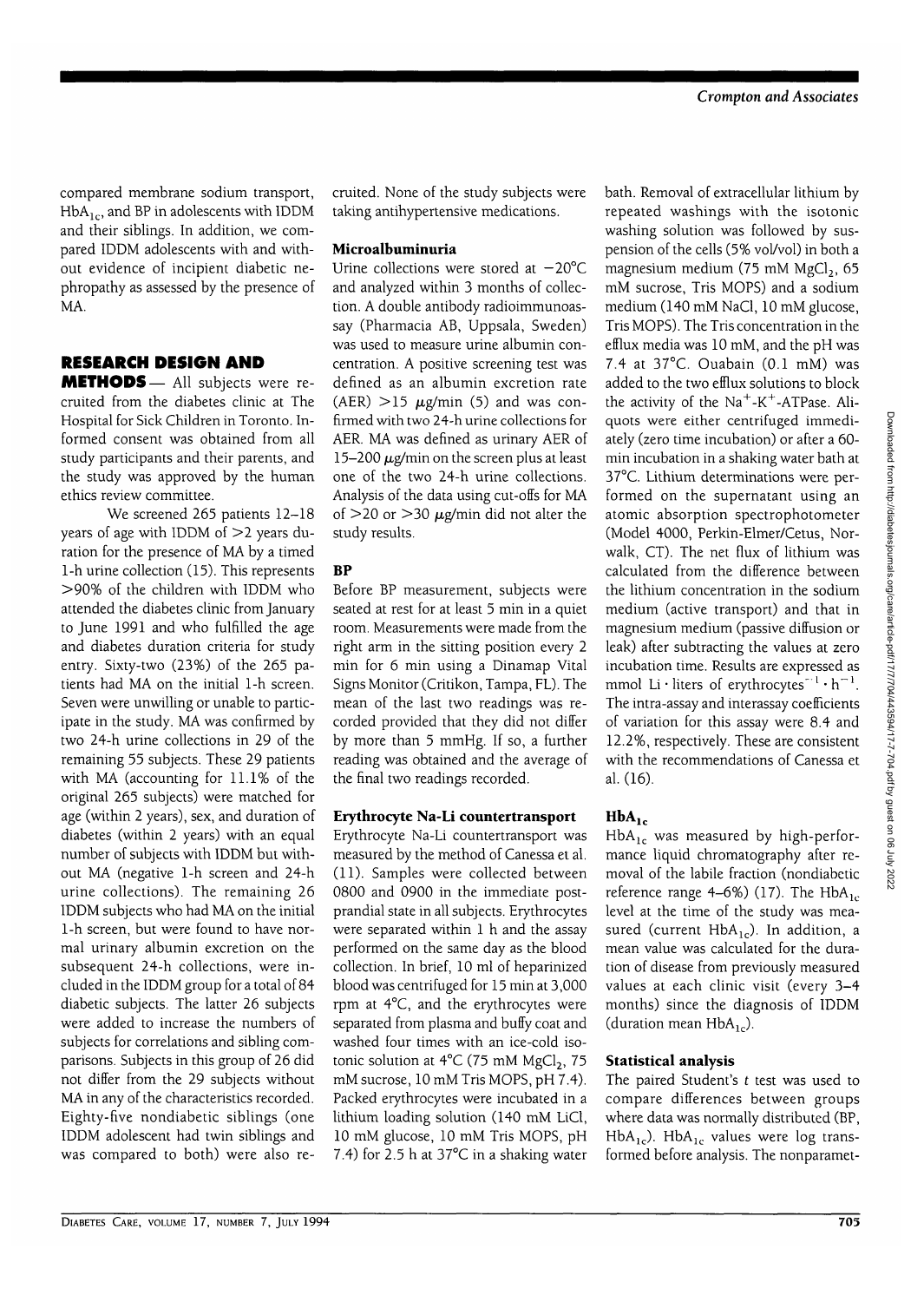|  |  | Table 1-Characteristics of subjects with IDDM and their nondiabetic siblings |
|--|--|------------------------------------------------------------------------------|
|  |  |                                                                              |

|                                                                                                        | <b>IDDM</b><br>subjects | Siblings        |
|--------------------------------------------------------------------------------------------------------|-------------------------|-----------------|
| n                                                                                                      | 84                      | 85              |
| Sex (M/F)                                                                                              | 40/44                   | 37/48           |
| Age (years)                                                                                            | $16.3 \pm 1.5$          | $17.4 \pm 4.9$  |
| BMI $(kg/m2)$                                                                                          | $23.0 \pm 3$            | $22.0 \pm 4$    |
| $HbA_{1c}$ , disease mean (%)                                                                          | $9.0 \pm 1.0$           |                 |
| $HbA_{1}$ , current $(\%)$                                                                             | $9.0 \pm 1.4*$          | $4.9 \pm 0.3$   |
| Duration of IDDM (years)                                                                               | $7.0 \pm 3.4$           |                 |
| Systolic BP (mmHg)                                                                                     | $106 \pm 10$            | $103 \pm 11$    |
| Diastolic BP (mmHg)                                                                                    | $57 \pm 7$              | $58 \pm 6$      |
| Mean arterial pressure (mmHg)                                                                          | $74 \pm 7$              | $73 \pm 7$      |
| Na-Li countertransport (mmol Li $\cdot$ liters<br>erythrocytes <sup>-1</sup> $\cdot$ h <sup>-1</sup> ) | $0.41 \pm 0.14*$        | $0.30 \pm 0.11$ |

Data are means  $\pm$  SD. Nondiabetic reference range for HbA<sub>1c</sub> is 4–6%. \*P  $<$  0.0001 by paired Student's t test.

ric data for Na-Li countertransport were compared using the Wilcoxon signedrank test and correlations determined by the Spearman rank correlation coefficient.  $P < 0.05$  was used to indicate statistical significance. When an IDDM subject had more than one sibling, the sibling who best matched the subject for age (closest aged sibling), sex (same sex, where possible), and body mass index (BMI) (within 2–3 kg/m<sup>2</sup>) was chosen for paired Student's *t* test comparison. Results are expressed as means  $\pm$  SD unless otherwise stated.

**RESULTS**

# **IDDM subjects versus nondiabetic siblings**

Table 1 outlines the characteristics of the IDDM and sibling groups. The groups were comparable in terms of age, sex, BMI, and BP. The IDDM group had significantly raised  $HbA_{1c}$  levels compared with their siblings (9.0  $\pm$  1.4 vs. 4.9  $\pm$  $0.3\%$ ,  $P < 0.0001$ ).

The erythrocyte Na-Li countertransport was significantly higher in the IDDM subjects than in their siblings (0.41  $\pm$  0.14 vs. 0.30  $\pm$  0.11 mmol Li  $\cdot$  liters of erythrocytes<sup> $-1 \cdot h^{-1}$ </sup>,  $P < 0.0001$ ). How-

ever, the Na-Li countertransport in the IDDM group did correlate significantly with that of the sibling group ( $r = 0.42$ , P < 0.0008), which suggests a genetic contribution to the activity of this transporter.

Erythrocyte Na-Li countertransport did not correlate with the duration of disease. No sex differences existed in erythrocyte Na-Li countertransport in either the IDDM or sibling group.

### **IDDM subjects with and without MA**

Details of the matched IDDM subjects with and without MA are presented in Table 2. The groups were comparable in terms of age, sex, BMI,  $HbA<sub>1c</sub>$ , and IDDM duration. Although there was a trend for higher Na-Li countertransport in the IDDM group with MA than in those without MA, this difference did not reach statistical significance  $(0.43 \pm 0.13 \text{ vs. } 0.37)$  $\pm$  0.13 mmol Li·liters of erythrocytes<sup>-1</sup> · h<sup>-1</sup>;  $P = 0.11$ ). Siblings of IDDM subjects with MA had similar Na-Li countertransport activity to the siblings of those without MA  $(0.31 \pm 0.11)$ vs.  $0.27 \pm 0.15$  mmol Li·liters of erythrocytes<sup>-1</sup>  $\cdot$  h<sup>-1</sup>).

# **Elevated Na-Li countertransport**

Elevated countertransport has been defined as Na-Li countertransport >0.4 mmol Li•liters of erythrocytes $^{-1} \cdot h^{-1}$ (see CONCLUSIONS). Characteristics of the IDDM groups with normal and elevated Na-Li countertransport are outlined in Table 3. Thirty of 84 (36%) patients in the IDDM groups and 7 of 85 (8%) siblings had Na-Li countertransport above this level ( $P < 0.001$ ). The IDDM groups with elevated and normal Na-Li countertransport did not differ with respect to age, sex

**Table 2—***Characteristics of matched subjects with IDDM with and without MA*

|                                                                                                  | Subjects<br>with MA | Subjects<br>without MA |
|--------------------------------------------------------------------------------------------------|---------------------|------------------------|
| n                                                                                                | 29                  | 29                     |
| Sex (M/F)                                                                                        | 15/14               | 13/16                  |
| Age (years)                                                                                      | $15.9 \pm 1.8$      | $16.0 \pm 1.6$         |
| BMI $(kg/m2)$                                                                                    | $23.5 \pm 2.5$      | $23.1 \pm 2.2$         |
| Duration of IDDM (years)                                                                         | $7.0 \pm 3.6$       | $7.2 \pm 2.6$          |
| $HbA_{1c}$ , disease mean (%)                                                                    | $9.2 \pm 1.4$       | $8.7 \pm 1.6$          |
| $HbA_{1c}$ , current (%)                                                                         | $9.1 \pm 1.5$       | $8.7 \pm 1.3$          |
| Systolic BP (mmHg)                                                                               | $108 \pm 11$        | $105 \pm 11$           |
| Diastolic BP (mmHg)                                                                              | $60 \pm 6*$         | $55 \pm 6$             |
| Mean arterial pressure (mmHg)                                                                    | $76 \pm 7$          | $72 \pm 7$             |
| Na-Li countertransport (mmol Li · liters<br>erythrocytes <sup>-1</sup> $\cdot$ h <sup>-1</sup> ) | $0.43 \pm 0.13$     | $0.37 \pm 0.13$        |

Data are means ± SD. Subjects without MA are matched to the subjects with MA with respect to sex, age, and duration of diabetes.  $*P = 0.03$ .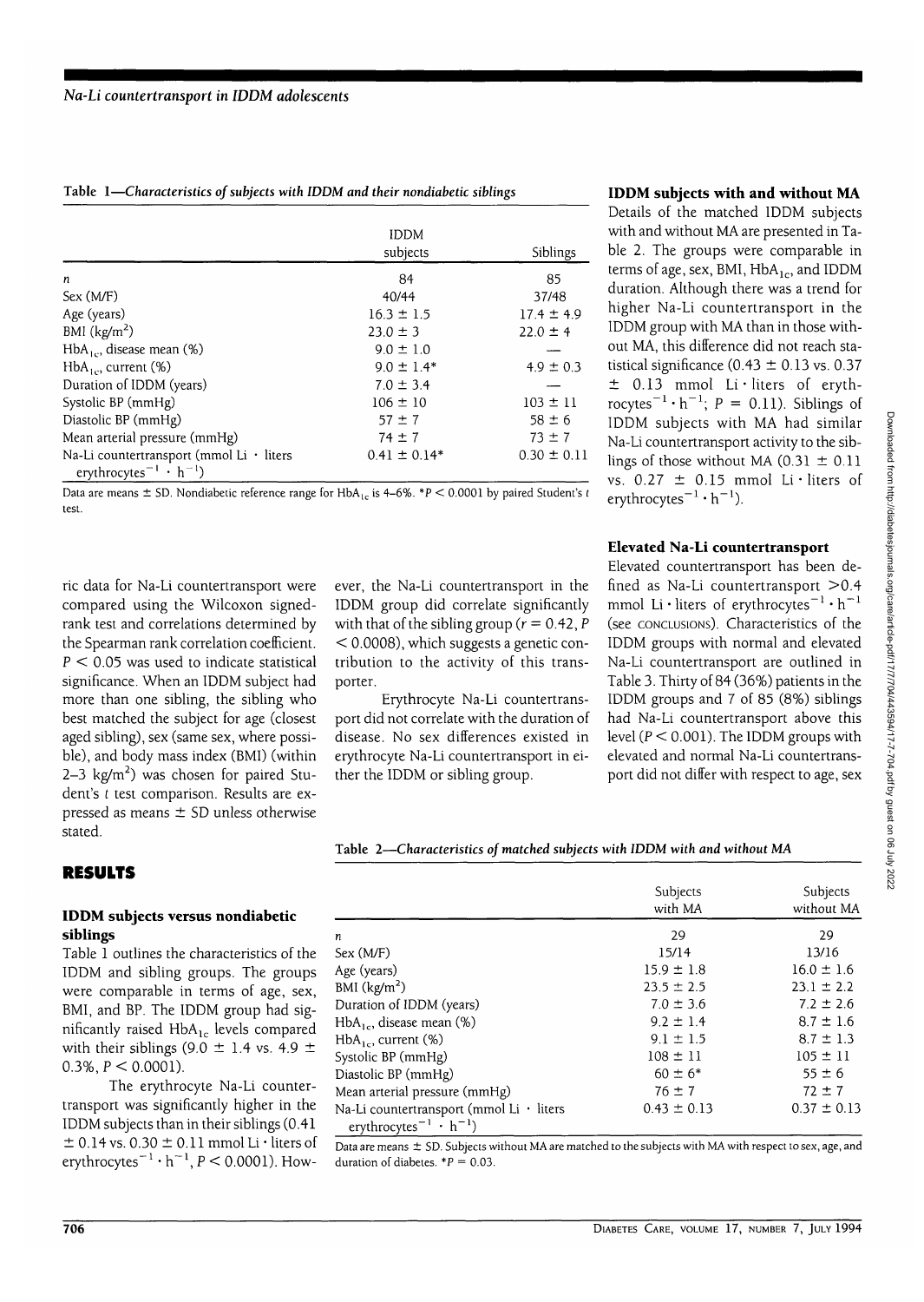

**Figure 1**—*Erythrocyte Na-Li countertransport of subjects with IDDM plotted against current HbA*<sub>1c</sub> ( $r = 0.37$ ;  $P < 0.003$ ).

distribution, duration of diabetes, BMI, or BP. Both current and disease duration mean  $HbA_{1c}$  were significantly greater in the elevated Na-Li countertransport group than in the group with normal transport ( $P < 0.03$ ). Of the 29 IDDM subjects with MA, 13 (45%) had Na-Li countertransport >0.4 mmol Li • liters of erythrocytes $^{-1} \cdot h^{-1}$  compared with 17 of 55 (31%) of the subjects without MA (P  $< 0.0001$ ).

#### BP

All IDDM subjects and their siblings were normotensive, the majority having arterial pressures corresponding to the 50th percentile or below for published ranges (18). Arterial pressures did not differ between subjects with normal or elevated Na-Li countertransport levels, whether or not they had MA. Systolic, diastolic, and mean arterial pressures were compared in the IDDM groups with and without MA (Table 2). Only the difference in diastolic pressure was statistically significant (60  $\pm$  6 vs. 55  $\pm$  6 mmHg,  $P < 0.03$ ).

# $HbA_{1c}$

Na-Li countertransport in the IDDM group correlated weakly with the duration mean  $HbA_{1c}$  ( $r = 0.21$ ,  $P < 0.05$ ), but more strongly with the current  $HbA_{1c}$  $(r = 0.37, P < 0.003)$  (Fig. 1). Other fac-

Table 3—*Characteristics of* IDDM subjects *with normal and elevated Na-Li countertransport*

|                                        | Na-Li countertransport |                |  |
|----------------------------------------|------------------------|----------------|--|
|                                        | > 0.4                  | $\leq 0.4$     |  |
| n                                      | 30                     | 54             |  |
| Sex (M/F)                              | 18/12                  | 29/25          |  |
| Age (years)                            | $15.9 \pm 1.8$         | $16.0 \pm 1.6$ |  |
| BMI                                    | $24 \pm 2$             | $23 \pm 2$     |  |
| Duration of IDDM (years)               | $8.0 \pm 3.8$          | $7.4 \pm 3.6$  |  |
| $HbA_{1c}$ , disease mean (%)          | $9.4 \pm 0.9*$         | $8.9 \pm 1.0$  |  |
| $HbA_{1c}$ , current (%)               | $9.6 \pm 1.4*$         | $8.6 \pm 1.3$  |  |
| Systolic BP (mmHg)                     | $106 \pm 10$           | $106 \pm 10$   |  |
| Diastolic BP (mmHg)                    | $58 \pm 6$             | $57 \pm 7$     |  |
| Mean arterial pressure (mmHg)          | $74 \pm 7$             | $73 \pm 7$     |  |
| Subjects with microalbuminuria $n(\%)$ | $14 \pm 46\%$ t        | $15 \pm 28\%$  |  |

Data are means  $\pm$  SD. Na-Li countertransport measured in mmol Li  $\cdot$  liters of erythrocytes<sup> $\cdot$ 1</sup>  $\cdot$  h<sup>-1</sup>. Nondiabetic reference range for HbA<sub>1c</sub> is 4-6%. Microalbuminuria is urinary albumin excretion rate 15-200  $\mu$ g/min. \*P = 0.03; tP = 0.001.

tors (age, sex, BMI, disease duration, and BP) did not correlate significantly with  $HbA_{1c}$ . Furthermore, as stated above,  $HbA_{1c}$  levels were greater in the group with elevated Na-Li countertransport activity.

**CONCLUSIONS—** Increased Na-Li countertransport in erythrocytes was first reported by Canessa et al. (11) as a potential marker for essential hypertension. Similar findings were later reported by Livne et al. (12) studying Na-H exchange in platelets and by Ng et al. (13) using lymphocytes. Schmouder and Weder (14) found elevated platelet Na-H transport activity, but interestingly, found no correlation between Na-H exchange and erythrocyte Na-Li countertransport in patients with essential hypertension.

Studies of Na-Li countertransport measured in individuals with IDDM have yielded conflicting results (9,10,19-24). Krolewski et al. (9) reported the finding of elevated erythrocyte Na-Li countertransport in patients with IDDM, nephropathy, and hypertension, and others have published similar findings in patients with IDDM and nephropathy (10,19,20). These observations led to the suggestion that abnormal Na-Li countertransport

could be used as a marker for the risk of developing nephropathy in diabetes. Carr et al. (21) reported elevated erythrocyte Na-Li countertransport in IDDM patients with glomerular hyperfiltration but without nephropathy or hypertension. Jensen et al. (22) found that Na-Li countertransport was elevated in diabetic patients with and without nephropathy and concluded that the diabetic state per se might be responsible for the elevation. Elving et al. (23) studied IDDM subjects with and without diabetic nephropathy, patients with nondiabetic renal disease, and healthy control subjects: Na-Li countertransport was significantly higher in the IDDM group than either the healthy control subjects or those subjects with other renal diseases. However, it was not different in IDDM subjects with and without nephropathy. Gall et al. (24), in a study of non-insulin-dependent diabetes mellitus subjects, reported that erythrocyte Na-Li countertransport was related to the presence of diabetes rather than nephropathy. These same authors commented that a genetic predisposition to hypertension and elevated erythrocyte Na-Li countertransport could not be used to identify patients at risk for clinical nephropathy (23,24).

Our findings are in agreement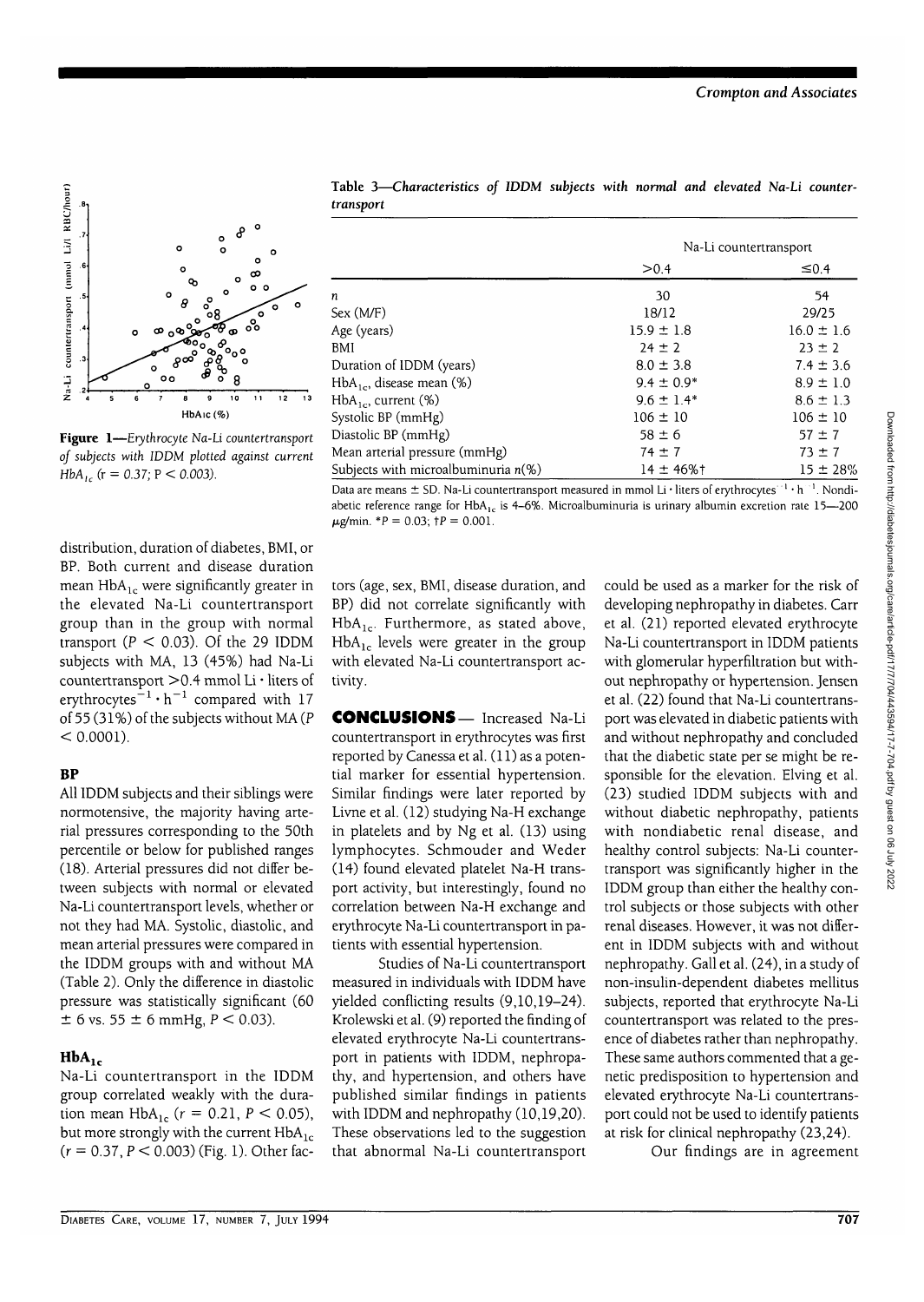with the view that erythrocyte Na-Li countertransport is influenced by the diabetic state, because the Na-Li countertransport level was significantly higher in the IDDM group than their siblings and correlated with the degree of metabolic disturbance as reflected by the current  $HbA_{1c}$  level. Furthermore, there was no significant difference in Na-Li countertransport between those IDDM subjects with and without MA, although a greater proportion of MA adolescents had raised countertransport than did those without MA. We did, however, find a correlation between Na-Li countertransport in patients with IDDM and their siblings. This suggests that genetic influences are probably involved in the regulation of this transporter. The use of the nondiabetic siblings provides an informative comparison with the IDDM subjects, because inherited influences such as predisposition to essential hypertension should be similar.

The analysis of abnormal and normal erythrocyte Na-Li countertransport values proved interesting. Na-Li countertransport >0.4 mmol Li • liters of erythrocytes $^{-1}\cdot \textsf{h}^{-1}$  has been used to define elevated transport activity (11, 21,25). Similar to the observation by Carr et al. (21), the percentage of IDDM subjects in our study with an abnormally elevated Na-Li countertransport by this definition (36%) is approximately the same as that of patients who develop diabetic nephropathy. Only 46% of the diabetic subjects with MA had elevated Na-Li countertransport, implying that if one used this as a marker, 54% of these patients would be predicted not to develop nephropathy. However, it may turn out that patients with a mild degree of MA (as was the case in most MA subjects in our study) who also have elevated Na-Li countertransport are those most likely to progress to overt nephropathy. Those with raised Na-Li countertransport but no MA may not have had IDDM of long enough duration to develop sufficient renal damage to produce MA. Lopes de Faria et al. (26) support this latter conten-

tion by their finding of a declining frequency of normoalbuminuria in patients with high Na-Li countertransport with duration of the disease. This suggests that prolonged observation of our study cohort may lead to a significant difference in the prevalence of micro- or overt albuminuria in subjects with normal versus raised Na-Li countertransport.

Of importance, we describe here a correlation between erythrocyte Na-Li countertransport and glycemic control as measured by  $HbA_{1c}$ . The correlation with recent control as measured by simultaneous  $HbA_{1c}$  was greater than that with disease duration mean  $HbA_{1c}$ . Furthermore, both current and duration mean  $HbA_{1c}$  levels were significantly higher in the group with elevated erythrocyte Na-Li countertransport. Krolewski et al. (9) and Lopes de Faria et al. (26) have also observed a relationship between glycemic control and Na-Li countertransport, although neither group reported the correlation between  $HbA_{1c}$  and membrane countertransport measurements. Lopes de Faria et al. (26) reported a higher frequency of albuminuria (micro- and macroalbuminuria) in those IDDM individuals with raised Na-Li countertransport and  $HbA_{1c}$  levels above the median for their study group. These results support our belief that at least part of the elevated Na-Li activity is a consequence of the recent metabolic derangement of diabetes.

Most believe that the Na-Li countertransporter represents an activated form of the Na-H antiport (27,28). We speculate that mechanisms that activate the Na-H exchanger may also be responsible for the elevated Na-Li countertransport that has been noted in diabetes. Some of the stimuli that may activate the transporter in diabetes include 1) nonenzymatic glycation of the exchanger or glycation of other proteins that could indirectly result in increased transporter activity; 2) intracellular acidosis increasing the number or activity of the exchanger (29); 3) increased rate of phosphorylation of the transporter by protein kinase C secondary to hyperglycemia; and 4) alterations in cell volume as a result of activation of the aldose reductase pathway, resulting in an increase in the transporter activity (30).

The methodological issues warrant attention. Canessa et al. (16) have defined the optimum conditions for performance of the Na-Li countertransport assay. Our assay has been well validated and the coefficients of variation fall well within those suggested by Canessa et al. (16). Our studies were performed in the immediate postprandial state. We believe that any systematic error in measurement of countertransport has been eliminated by performing the studies in all subjects at the same time of day in a similar postprandial state. To support the reproducibility of this approach, we repeated Na-Li countertransport measurements in 20 of our subjects in a similar postprandial state some months after the initial study. The correlation between the two readings was 0.95 ( $P < 0.0001$ ) with no subject having a normal measurement on one occasion and a raised level on the other.

We were surprised at the distribution of BP measurements in our study because very few were above the 50th percentile of published ranges with the majority falling between the 10-25th percentiles (18). Careful calibration studies and comparisons with mercury sphygmomanometers confirmed the accuracy of the Dinamap measurements. All measurements were taken by a trained research assistant in quiet surroundings after a rest period of at least 5 min, and in some cases, it was 30 min. The measurements thus represent basal BP values and reflect the relaxed state of the study participants. This may make comparison with published standards inaccurate (18). The lack of difference in systolic BP between the patients with IDDM and their siblings was also somewhat surprising given that the mean duration of IDDM was 7 years and that a number had evidence of incipient nephropathy. Perhaps a more accurate way to measure BP, such as 24-h ambulatory BP monitoring, would permit detection of an earlier de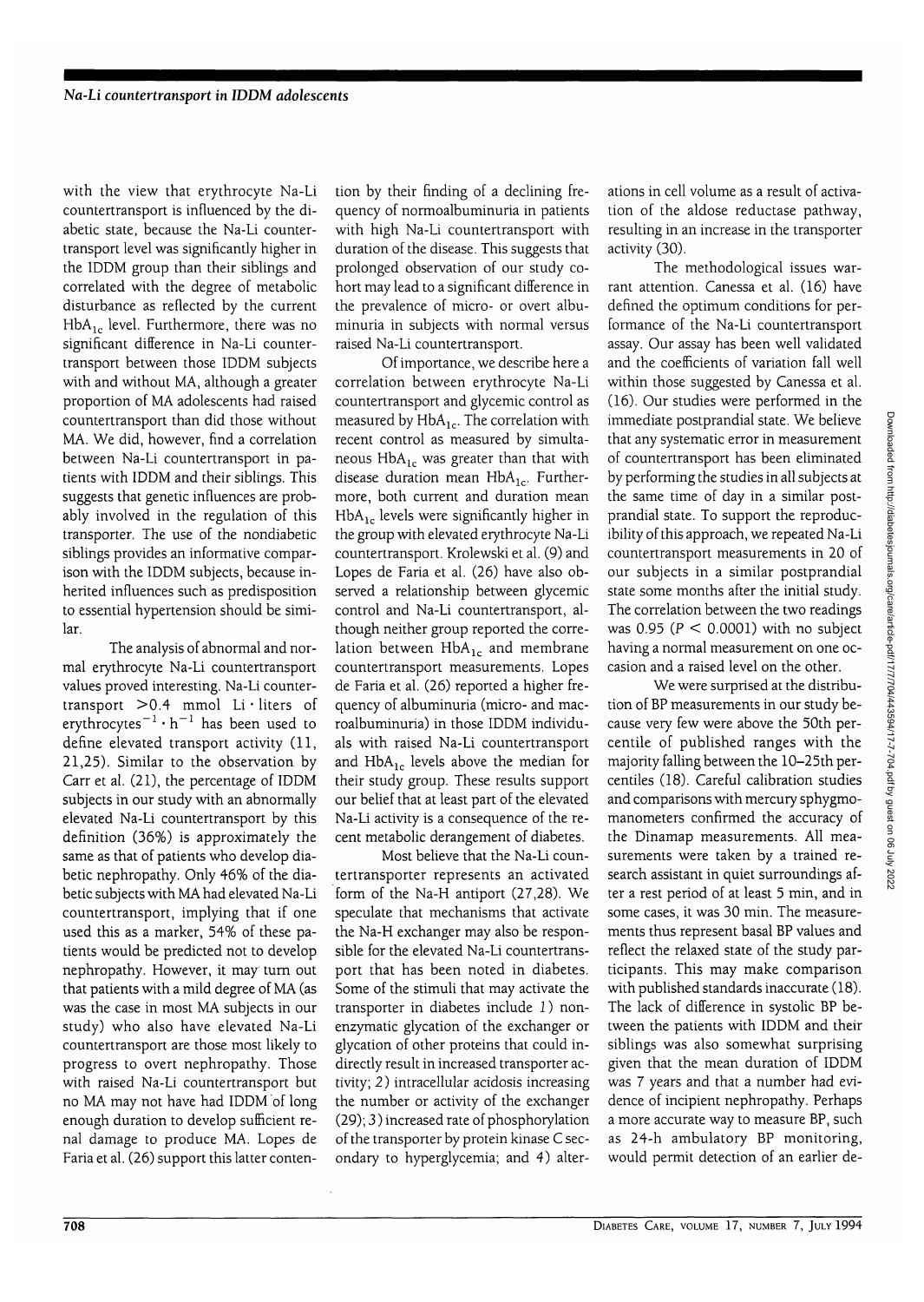rangement of BP regulation (31). The modestly higher diastolic pressure in the patients with MA is in agreement with previous reports (5) suggesting that BP changes develop early in patients with IDDM destined to develop nephropathy.

In summary, our findings support the view that abnormalities of Na-Li countertransport in IDDM are, at least in part, secondary to environmental influences (in particular, abnormal glucose homeostasis) and that the degree of metabolic control influences the activity of this countertransporter. The reasons for the differences between our findings and those of others regarding utility of Na-Li countertransport measurements as a marker of risk for diabetic nephropathy remain speculative. Perhaps full expression of this genetic marker may not occur until well after the completion of puberty.

**Acknowledgments**—We thank Drs. Sergio Grinstein and Avi Livne (deceased) for technical advice, Nila Soriano for laboratory support, and Dr. Etienne Sochett for review of this manuscript.

This study was presented in part at the annual meeting of the Society for Pediatric Research, Baltimore, MD, on 5 May 1992.

#### **References**

- 1. Osterby R: Basement membrane morphology in diabetes mellitus. In *Diabetes Mellitus: Theory and Practice.* 4th ed. Ellenberg M, Rifkin H, Eds. New York, Medical Examination Publishing, 1990, p. 220-233
- 2. Zatz R, Brenner BM: Pathogenesis of diabetic microangiopathy: the hemodynamic view. *Am] Med* 80:443-53, 1986
- 3. Anderson AR, Christiansen JS, Andersen JK, Kreiner S, Deckert T: Diabetic nephropathy in type 1 (insulin-dependent) diabetes: an epidemiological study. *Diabetologia* 25:496-501, 1983
- 4. Reichard P, Rosenquist U: Nephropathy is delayed by intensified insulin treatment of patients with insulin-dependent diabetes mellitus and retinopathy. J *Intern Med* 226:81-87, 1989
- 5. Mogensen CE, Christiansen CK: Predicting diabetic nephropathy in insulin-dependent patients. N *Engl ] Med* 311:89- 93,1984
- 6. Editorial: What causes diabetic renal failure? *Lancet* 1:1433-1434, 1988
- 7. Aurell M, Bjorck S: Determinants of progressive renal disease in diabetes mellitus. *Kidney Int* 41 (Suppl. 36):S38-S42, 1992
- 8. Viberti GC, Keen H, Wiseman MJ: Raised arterial pressure in parents of proteinuric insulin-dependent diabetes. *Br MedJ* 295: 515-517, 1987
- 9. Krolewski AS, Canessa M, Warram JH, Laffel LMB, Christlieb AR, Knowler WC, Rand LI: Predisposition to hypertension and susceptibility to renal disease in insulin-dependent diabetes mellitus. N *Engl J* Med 318:140-145, 1988
- 10. Mangili R, Bending JJ, Scott G, Li LK, Gupta A, Viberti G: Increased sodiumlithium countertransport activity in red cells of patients with insulin-dependent diabetes and nephropathy. *N Engl J Med* 318:146-150, 1988
- 11. Canessa M, Adragna N, Solomon HS, Connolly TM, Tosteson DC: Increased sodium-lithium countertransport in red cells of patients with essential hypertension. *N Engl J Med* 302:772-776, 1980
- 12. Livne A, Balfe JW, Veitch R, Marquez-Julio A, Grinstein S, Rothstein A: Increased platelet Na<sup>+</sup>-H<sup>+</sup> exchange rates in essential hypertension: application of a novel test. *Lancet* 1:533-536, 1987
- 13. Ng LL, Dudley C, Bomford J, Hawley D: Leucocyte intracellular pH and  $\mathrm{Na^+}/\mathrm{H^+}$ antiport activity in human hypertension. J *Hypertem* 7:471-475, 1989
- 14. Schmouder RL, Weder AB: Platelet sodium-proton exchange is increased in essential hypertension. J *Hypertens* 7:325- 330,1989
- 15. Sochett E, Daneman D: Screening tests to detect microalbuminuria in children with diabetes. J *Pediatr* 112:744-748, 1988
- 16. Canessa M, Zerbini G, Laffel LMB: Sodium activation kinetics of red blood cell Na/Li countertransport in diabetes: methodology and controversy. *J Am Soc Nephrol* 3:S41-S49, 1992
- 17. Ellis G, Diamandis EP, Giesbrecht EE, Daneman D, Allen LC: An automated

"high-pressure" liquid chromatographic assay for hemoglobin Ale. Ciin *Chem* 30: 1746-1752, 1984

- 18. de Man SA, Andre J-L, Bachmann H, Grobbee DE, Ibsen KK, Laaser U, Lippert P, Hofman A: Blood pressure in childhood: pooled findings of six European studies. J *Hypertens* 9:109-114, 1991
- 19. Jones SL, Trevisan R, Tariq T, Sempliani A, Mattock M, Walker JD, Nosadini R, Viberti G: Sodium-lithium countertransport in microalbuminuric insulin-dependent diabetic patients. *Hypertension* 15: 570-575, 1990
- 20. Walker JD, Tariq T, Viberti G: Sodiumlithium countertransport activity in red cells of patients with insulin-dependent diabetes and their parents. Br *Med J* 301: 635-638, 1990
- 21. Carr S, Mbanya J-C, Thomas T, Keavey P, Taylot R, Alberti KGMM, Wilkinson R: Increase in glomerular filtration rate in patients with insulin-dependent diabetes and elevated erythrocyte sodium-lithium countertransport. *N Engl J Med* 322:500- 505,1990
- 22. Jensen JS, Mathieson ER, Norgaard K, Hommel E, Borch-Johnsen K, Funder J, Brahm J, Parving H-H, Deckert T: Increased blood pressure and erythrocyte Na<sup>+</sup>/Li<sup>+</sup> countertransport activity are not inherited in diabetic nephropathy. *Diabetologia* 33:619-624, 1990
- 23. Elving LD, Wetzels JF, De Pont JJ, Berden JH: Is increased erythrocyte sodiumlithium countertransport a useful marker four diabetic nephropathy? *Kidney Int* 41: 862-871, 1992
- 24. Gall M-A, Rossing P, Jensen JS, Funder J, Parving H-H: Red cell Na<sup>+</sup>/Li<sup>+</sup> countertransport in non-insulin-dependent diabetics with diabetic nephropathy. *Kidney Int* 39:135-140, 1991
- 25. Williams RR, Hunt SC, Kuida H, Smith JB, Ash KO: Sodium-lithium countertransport in erythrocytes of hypertension prone families in Utah. *Am J Epidemiol* 118:338-344, 1983
- 26. Lopes de Faria JB, Friedman R, Tariq T, Viberti GC: Prevalence of raised sodiumlithium countertransport activity in type 1 diabetic patients. *Kidney Int* 41:877- 882,1992
- 27. Huot SJ, Aronson PS: Na<sup>+</sup>-H<sup>+</sup> exchanger